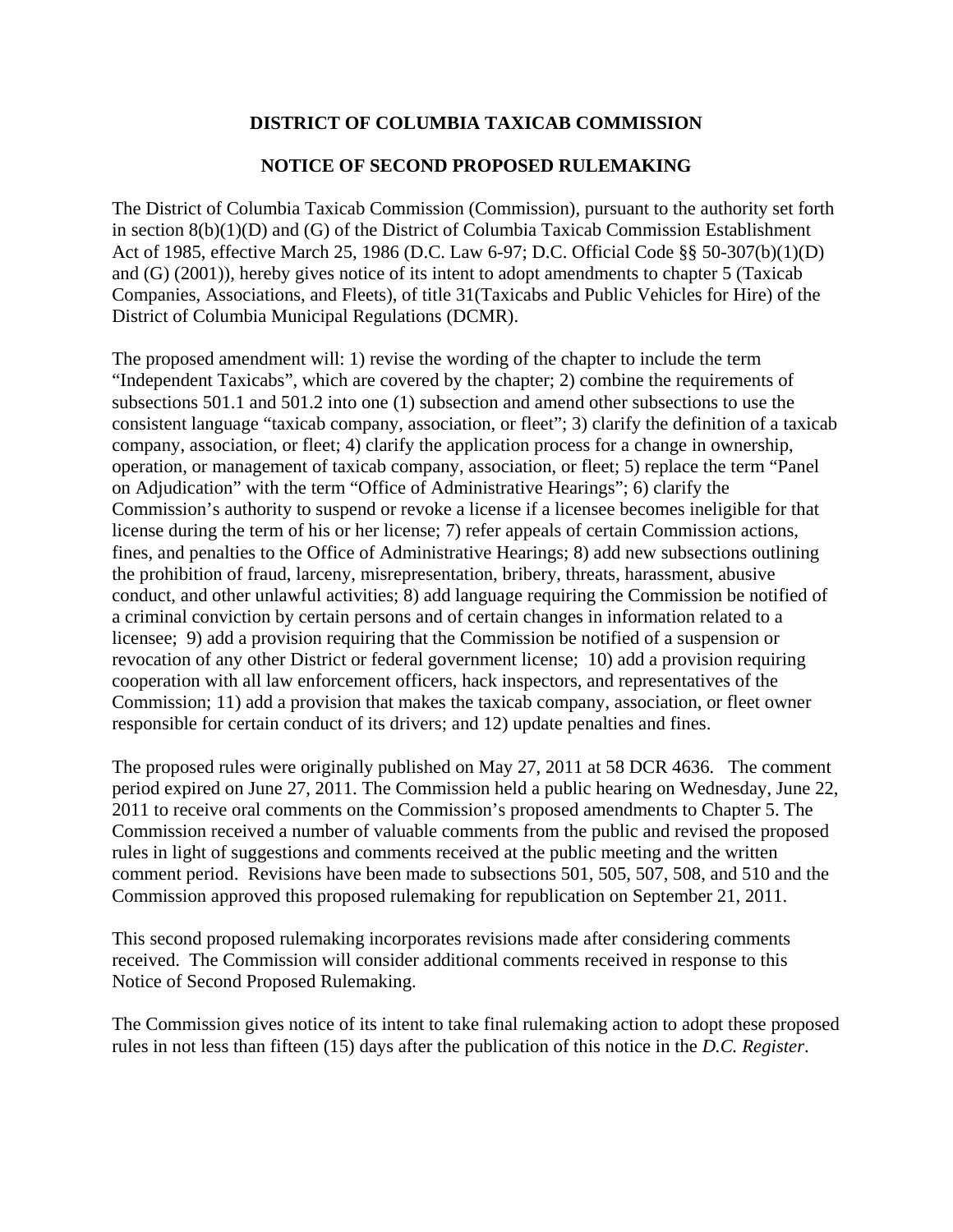## **Chapter 5, TAXICAB COMPANIES, ASSOCIATIONS, AND FLEETS, of Title 31, TAXICABS AND PUBLIC VEHICLES FOR HIRE, of the DCMR is amended as follows:**

The chapter heading is amended to read as follows:

## **CHAPTER 5 TAXICAB COMPANIES, ASSOCIATIONS, AND FLEETS AND INDEPENDENT TAXICABS**

#### **Section 500, APPLICATION AND SCOPE, is amended as follows:**

#### **Subsection 500.1 is amended to read as follows:**

500.1 This chapter shall apply to and govern all taxicab companies, associations, fleets, and in some instances, independently owned taxicabs, in the District of Columbia.

#### **Section 501, FILING REQUIREMENTS, is repealed and replaced with:**

## **501 INITIAL AND RENEWAL CERTIFICATES AND LICENSES; FILING REQUIREMENTS.**

- 501.1 No person shall operate a taxicab company, association, or fleet in the District without first obtaining a Certificate of Operating Authority issued by the Commission.
- 501.2 Each application for a new or renewal certificate of operating authority shall be made on a form prescribed by the Office of Taxicabs (Office), which shall contain a sworn and notarized statement that the information contained in the application is true under penalty of perjury, and that the applicant is in compliance with the clean hands requirements of D.C. Official Code § 47-2862 (2001).
- 501.3 An applicant shall for a new or renewal certificate of operating authority license shall provide the following information with its application:
	- (a) The name, address, telephone number, e-mail address, and fax number of the applicant;
	- (b) Certified copies of Federal and local income tax returns for the prior tax year;
	- (c) A copy of the certificate of occupancy for the applicant's administrative office, which must meet the requirements of § 502 of this chapter;
	- (d) A copy of the current by-laws and other rules and regulations relating to the applicant's organization and operations;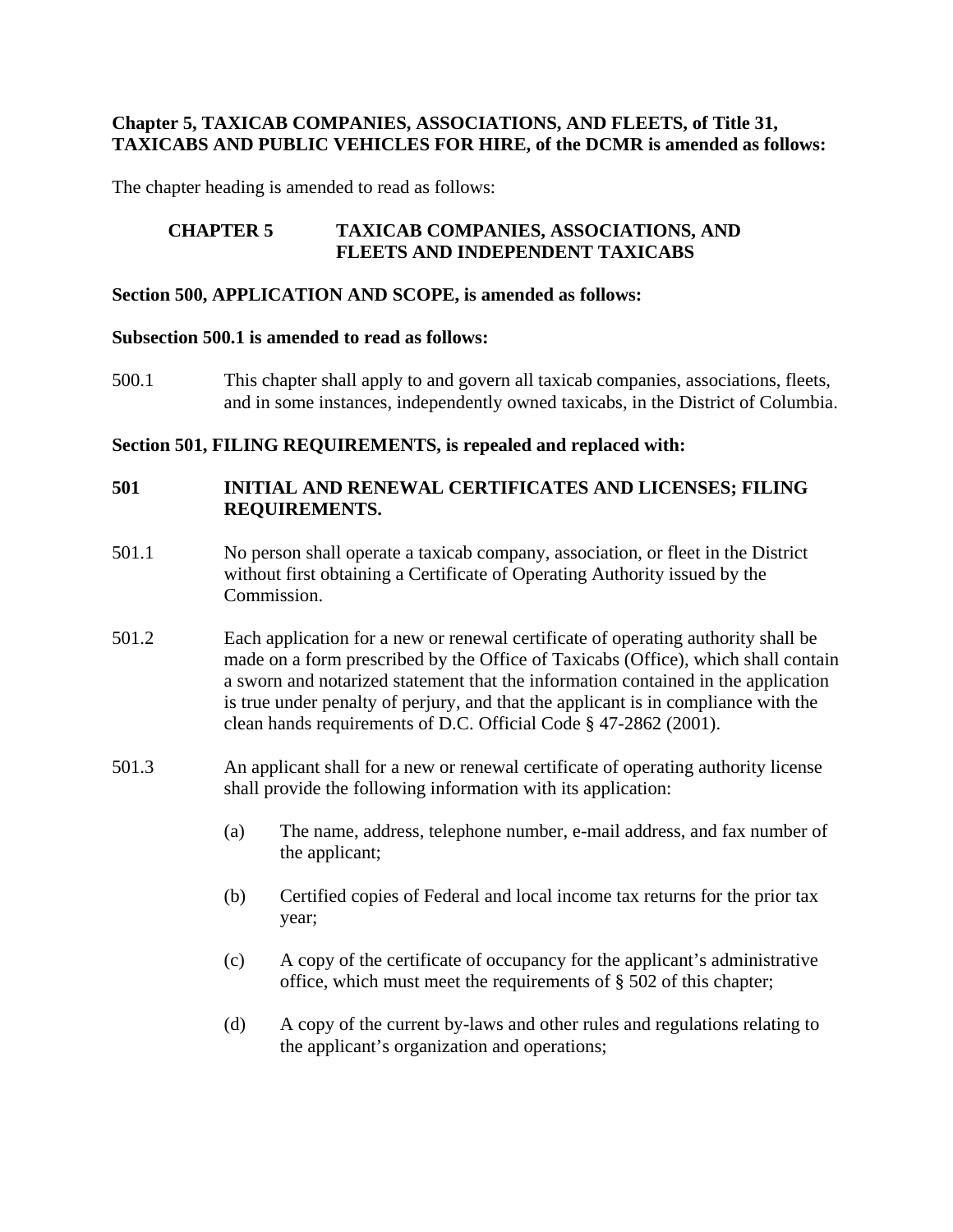- (e) Certificate-of-identity information on a form provided by the Office indicating the trade name of the applicant, the persons authorized to sign for the applicant, and other identifying information required by the Office;
- (f) The following information, if the applicant is a partnership:
	- (1) A certified copy of the partnership certificate; and
	- (2) A list of the partners, including the name, residential address, and telephone number of each partner;
- (g) The following information, if the applicant is a corporation:
	- (1) A certified copy of its certificate of incorporation with a filing receipt issued by the Mayor, or designee, if the applicant has been incorporated for less than one (1) year from the date of the license application, or a certificate of good standing if the applicant has been incorporated more than one (1) year from the date of the license application, or if not a District of Columbia corporation, a copy of the certificate of incorporation from its jurisdiction of incorporation with a certificate of good standing and certificate of authority to do business within the District of Columbia as a foreign corporation;
	- (2) A copy of its articles of incorporation; and
	- (3) A list of its officers, including the name, residential address, and telephone number of each officer;
- (h) The name, address, telephone number, and e-mail address for the applicant's District of Columbia resident agent for service of process;
- (i) An identification of the types of taxicab services to be provided, including dispatch service, wheelchair-accessible service, and other speciallyequipped taxicab service;
- (j) A statement by the applicant that taxicab services will be provided throughout the District of Columbia;
- (k) A listing of membership, insurance, dispatch, and rental fees, where applicable;
- (l) Identification of the number of hybrid taxicabs, wheelchair accessible taxicabs, and other specially-equipped taxicab vehicles; and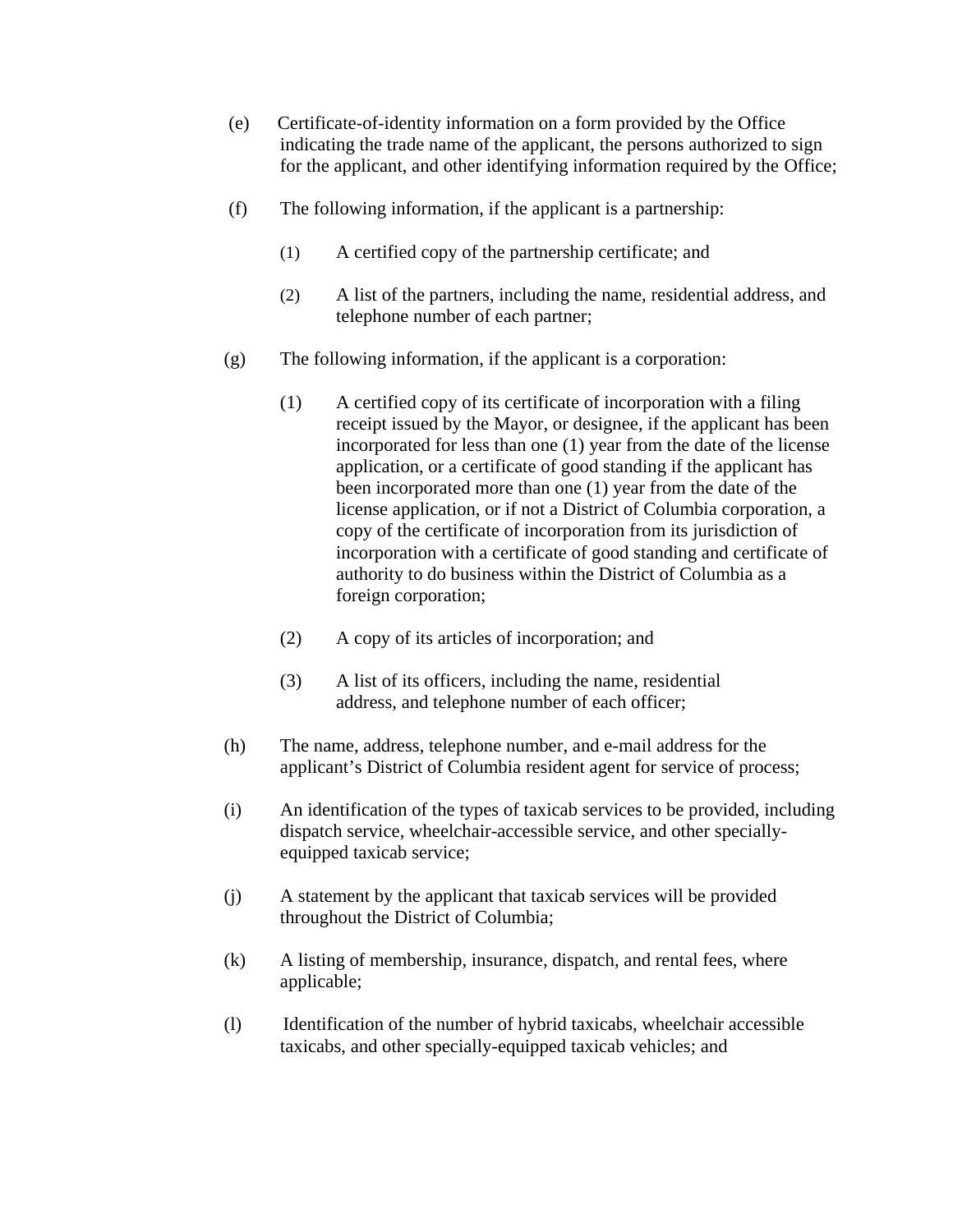- (m) A statement that the applicant has complied with theDistrict of Columbia Office of Tax and Revenue registration and filing requirements, including but not limited to filing the FR-500 Combined Business Tax Registration Application Form and the FR-500T, Taxicab and Limousine Supplemental Information Form.
- 501.4 Each applicant for a new or renewal certificate of operating authority shall also provide the following information as to the vehicles to be affiliated or associated with its company, association, or fleet or owned by the applicant:
	- (a) The name and residential address of the owner of each vehicle to be affiliated or associated with the applicant;
	- (b) The vehicle body type, the vehicle make and model, the vehicle's model year, and the vehicle identification number;
	- (c) Verification that the applicant has applied for and is pre-approved for insurance that complies with District of Columbia insurance requirements and the requirements of chapter 9 of this title;
	- (d) The proposed color scheme, trade name, and insignia, pursuant to §504 of this chapter; and
	- (e) The specially-equipped taxicab vehicle information, where applicable, required to be submitted in § 603 of this title.
- 501.5 The Office shall verify all the information provided in response to §§501.3 and 501.4 of this section and provide a preliminary approval of the color scheme, the trade name, and the insignia before each application is presented to the Chairman for approval.
- 501.6 Annually on or before December 15 and at other times as may be required by the Commission, each taxicab company, association, or fleet shall renew its certificate of operating authority by filing an application with the Office. The application shall include the following information:
	- (a) The name and residential address of the owner of each taxicab affiliated or associated with the taxicab company, association, or fleet;
	- (b) Identification of the vehicle body type, the vehicle make and model, the model year, the vehicle identification number, the fleet number, the taxicab permit number (referred to as the DCTC), the tag number and the mileage for all taxicabs affiliated or associated with the taxicab company, association, or fleet or owned by the taxicab company, association, or fleet;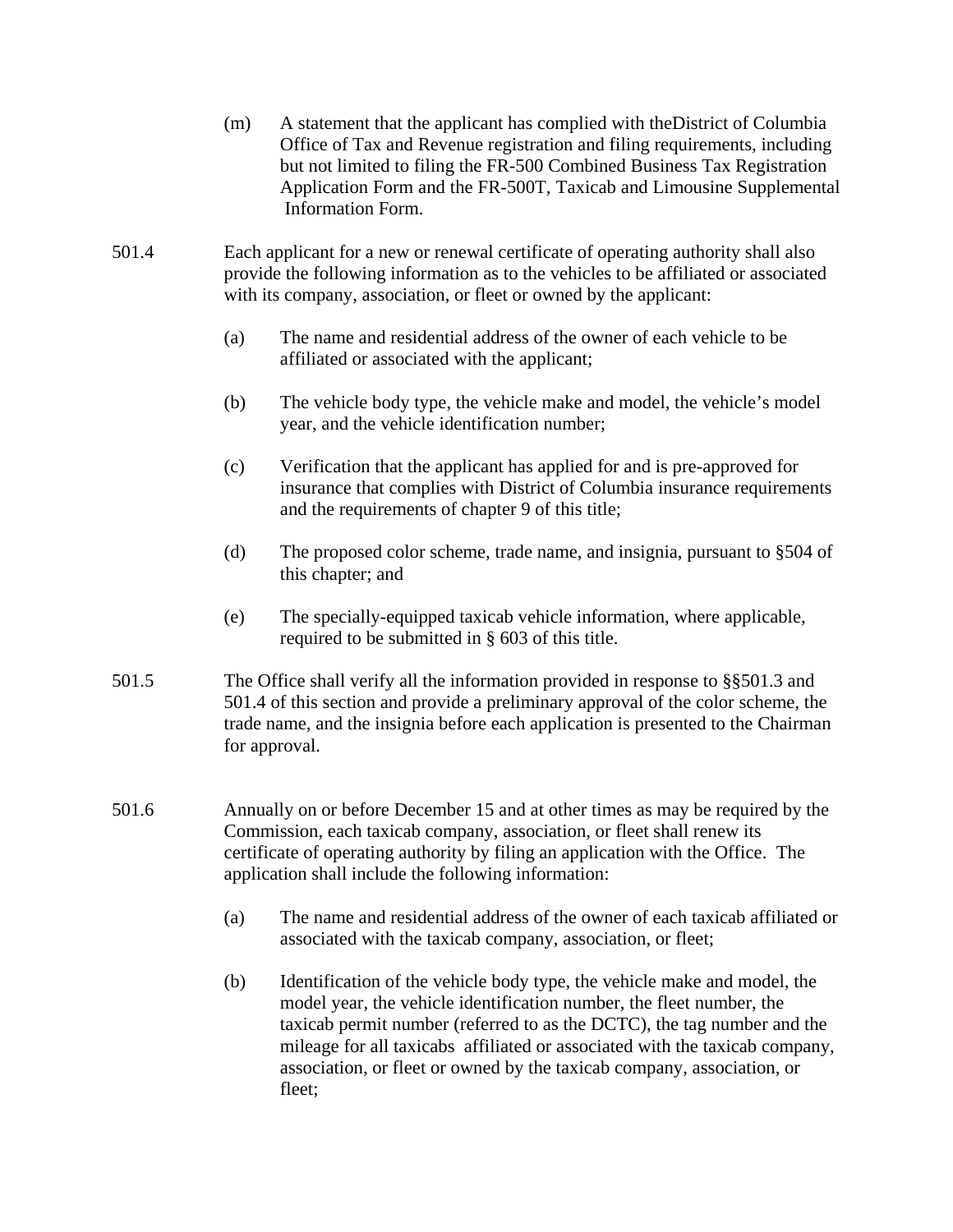- (c) Verification that the fleet numbers assigned to the taxicab vehicles comply with § 503.5 of this chapter;
- (d) Verification that the company, association, or fleet is in compliance with District of Columbia insurance requirements and the insurance requirements in chapter 9 of this title;
- (e) A current District of Columbia Department of Motor Vehicles, Bureau of Traffic Adjudication, ticket report for each taxicab vehicle;
- (f) Three (3) three inch by five inch  $(3'' \times 5'')$  pictures of the Commission approved color scheme and insignia information displayed on the front, right side, and rear of the taxicab; and
- (g) Identification of the number of hybrid taxicabs, wheelchair accessible taxicabs, and other specially-equipped taxicab vehicles.
- 501.7 During the certificate of operating authority period, any change in the information required by this section shall be reported by each licensee to the Office within five (5) business days after the change.
- 501.8 Each applicant seeking to do business in the District and each licensed taxicab company, association, or fleet authorized to do business in the District shall pay an annual certificate of operating authority license fee proscribed by the Commission.
- 501.9 A taxicab company, association, or fleet that fails to timely file its renewal or other information as required in this section shall be subject to a late fee of two hundred and fifty dollars (\$250).

# **Section 502, REQUIREMENT OF LOCAL PLACE OF BUSINESS, is amended as follows:**

# **502 REQUIREMENT OF LOCAL PLACE OF BUSINESS**

- 502.1 Each taxicab company, association, or fleet shall maintain a bona fide administrative office in the District of Columbia.
- 502.2 A bona fide administrative office is an office that has a working telephone number and address listed in the name of the company, association, or fleet, standard office furniture, and at least one (1) person on site to respond to consumer calls and receive visitors, and that is open during normal business hours.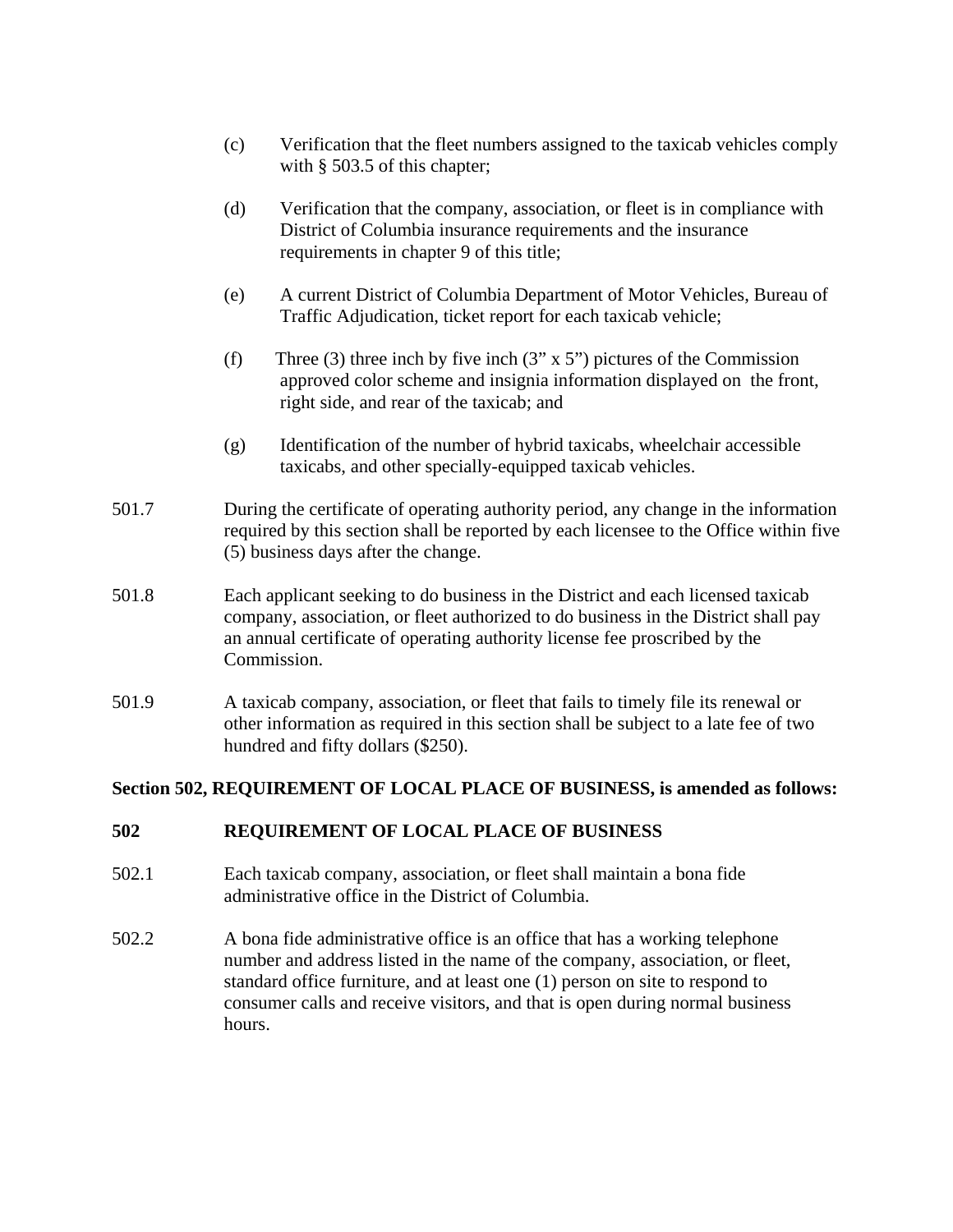- 502.3 The company, association, or fleet shall maintain required business records, including but not limited to, employee, associate, fleet, and license records, at the administrative office in a secure filing system.
- 502.4 Each bona fide administrative office in the District of Columbia shall have a valid Certificate of Occupancy for a business.
- 502.5 Failure to have a bona fide administrative office within the District of Columbia shall result in the revocation of the certificate of operating authority for the company, association, or fleet, if the failure is not cured within fifteen (15) business days after the date of a written notice.
- 502.6 If multiple taxicab companies, associations, or fleets share office space, but not ownership, each must have a separate certificate of occupancy for their business or the certificate of occupancy must reflect the name of each business operating within the office space; and each must have clearly distinguishable administrative office space that meets all of the requirements of 502.2.

## **Section 503, TAXICAB COLORING AND MARKINGS, is amended as follows:**

#### **Subsections 503.8 and 503.9 are amended to read as follows:**

- 503.8 An association, company, fleet, or owner with twenty (20) or more taxicabs may, upon approval of the Commission, use a unique or special color scheme, with or without an identifying insignia or logo, to distinguish the vehicles of the association, company, fleet, or owner from others.
- 503.9 No association, company, fleet, or owner shall use a unique or special color scheme, logo or insignia on a fleet containing fewer than twenty (20) licensed and operating taxicabs.

## **Section 505, INDEPENDENT TAXICABS, is amended as follows:**

#### **Subsections 505.7 are 505.8 are amended to read as follows:**

- 505.7 Each independently owned and operated taxicab shall be assigned an Independent Taxicab Number by the Office. The number shall be placed on the taxicab within a rectangle on each rear door, centered under the owner's name, trade name, or insignia, and on the right side of the rear of the taxicab, so as to be clearly visible from the rear.
- 505.8 All letters and numbers on independently operated taxicabs shall be Gothic in style, three inches (3 in.) high, three eighths (3/8)of an inch wide, and with three eighths of an inch (3/8 in.) between each digit and the inside edge. The letters and numbers shall also be painted as follows: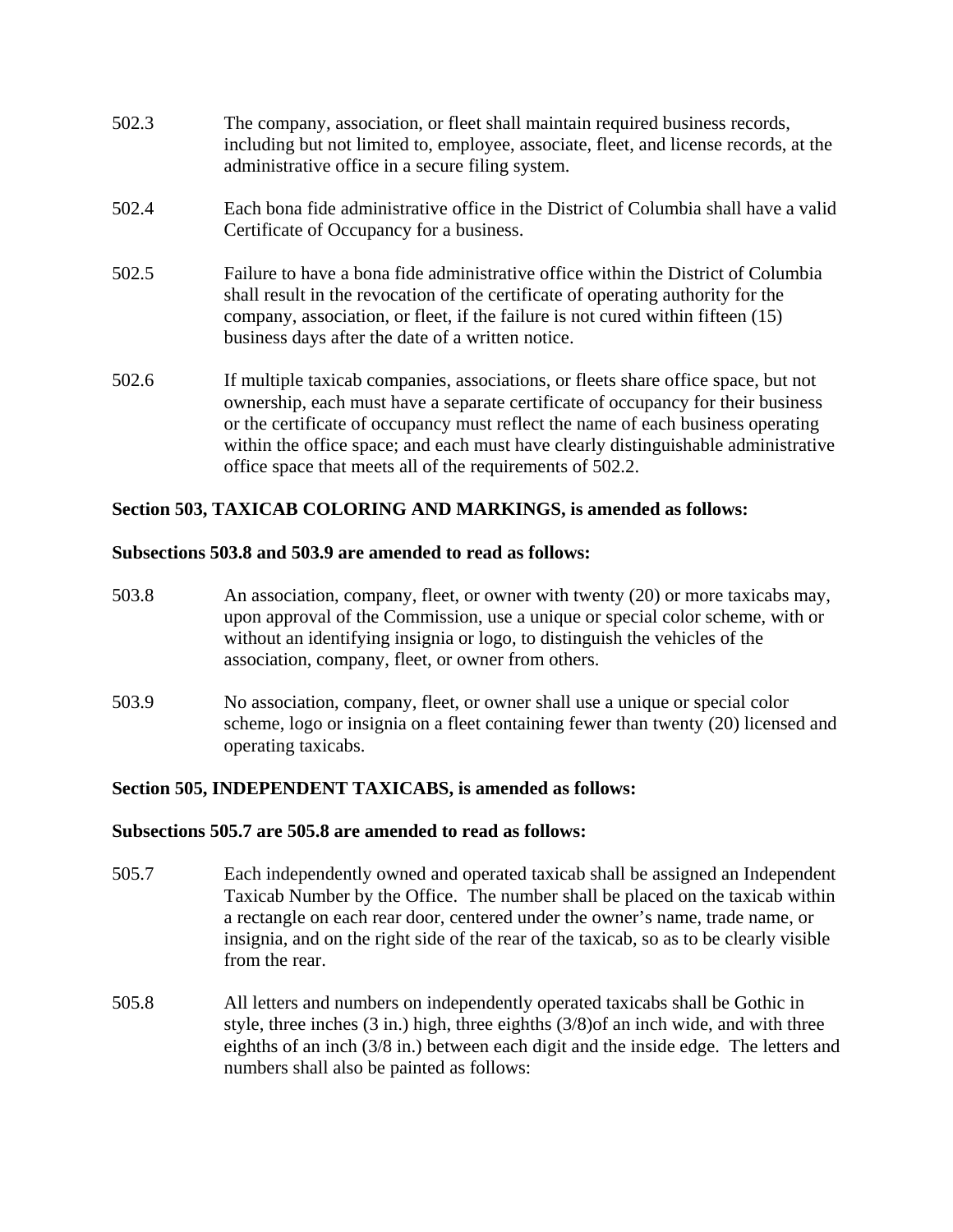- (a) On taxicabs with the body painted black, the numbers, letters, and rectangles shall be white; or
- (b) On taxicabs with the body painted white, the numbers, letters, and rectangles shall be black.

### **New Subsections 505.9 and 505.10 are added to read as follows:**

- 505.9 An Independent Taxicab Number assigned by the Office to a taxicab shall not be transferred to another taxicab, except by the Office.
- 505.10 If an Independent Taxi Number assigned by the Office is surrendered by the operator or revoked by the Commission, the number may not be reclaimed after six (6) months and the assigned number may be redistributed by the Office.

#### **Section 507, TRANSFER OF OWNER OR OPERATOR, is amended to read as follows:**

## **507 TRANSFER OF OWNERSHIP, MANAGEMENT, OR OPERATION**

- 507.1 A taxicab company, association, or fleet shall file an application for transfer approval with the Office before transferring the ownership, operation, or management of the company, association, or fleet. In addition, a company, association, or fleet shall file an application with the Office before an owner or operator either exits or enters the company, association, or fleet.
- 507.2 An application required by subsection 507.1 shall be filed on a form provided by the Office accompanied by a non-refundable application fee of five hundred dollars (\$500).
- 507.3 The application shall include the following information as it relates to all parties leaving or entering the ownership of the company, association or fleet:
	- (a) The name, address, telephone number, e-mail address, and fax number of the applicant;
	- (b) Clean Hands Act certification from the Office of Tax and Revenue and certificate of compliance from federal IRS or certified copy of filed federal tax return;
	- (c) A copy of the certificate of occupancy for the applicant's administrative office, which must meet the requirements of § 502 of this chapter;
	- (d) A copy of the current by-laws and other rules and regulations relating to the applicant's organization and operations;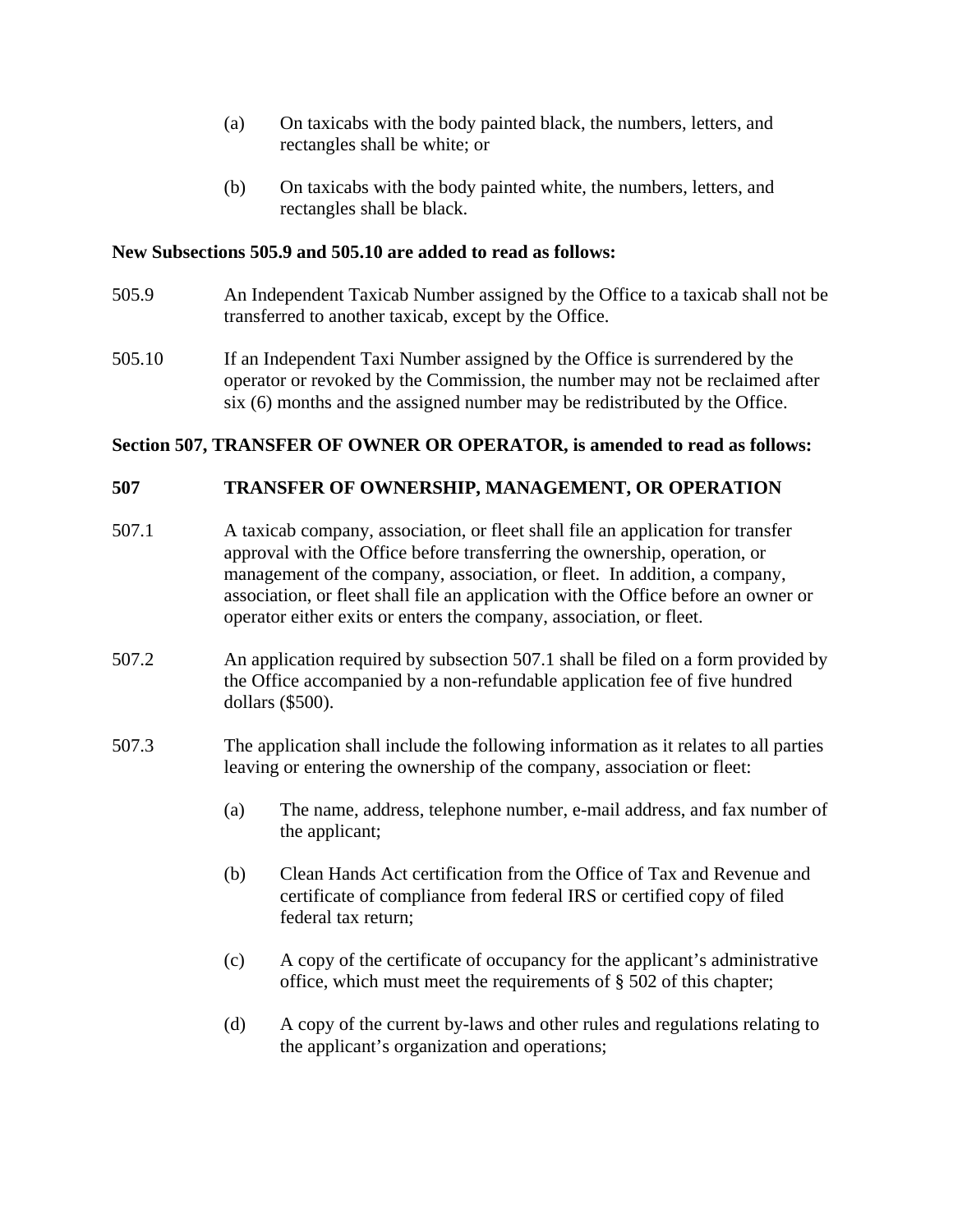- (e) Certificate-of-identity information on a form provided by the Office, stating the trade name of the applicant, the persons authorized to sign for the applicant, and other identifying information required by the Office;
- (f) The following information, if the applicant is a partnership, shall also be included:
	- (1) A certified copy of the partnership certificate; and
	- (2) A list of the partners, including the name, residential address, and telephone number of each partner;
- (g) The following information, if the applicant is a corporation, shall also be included:
	- (1) A certified copy of its certificate of incorporation with a filing receipt issued by the Mayor, or designee, if the applicant has been incorporated for less than one (1) year from the date of the license application, or a certificate of good standing if the applicant has been incorporated more than one (1) year from the date of the license application, or if not a District of Columbia corporation, a copy of the certificate of incorporation from its jurisdiction of incorporation with a certificate of good standing and certificate of authority to do business within the District of Columbia as a foreign corporation;
	- (2) A copy of its articles of incorporation; and
	- (3) A list of its officers including the name, residential address, and telephone number of each officer;
- (h) The name, address, telephone number, and e-mail address for the applicant's District of Columbia resident agent for service of process;
- (i) An identification of the types of taxicab services to be provided, including dispatch service, wheelchair-accessible service, and other speciallyequipped taxicab service;
- (j) A statement by the applicant that the company, association or fleet will not discriminate against employees or customers and will provide taxicab services throughout the District of Columbia;
- (k) A listing of membership, insurance, dispatch and rental fees where applicable;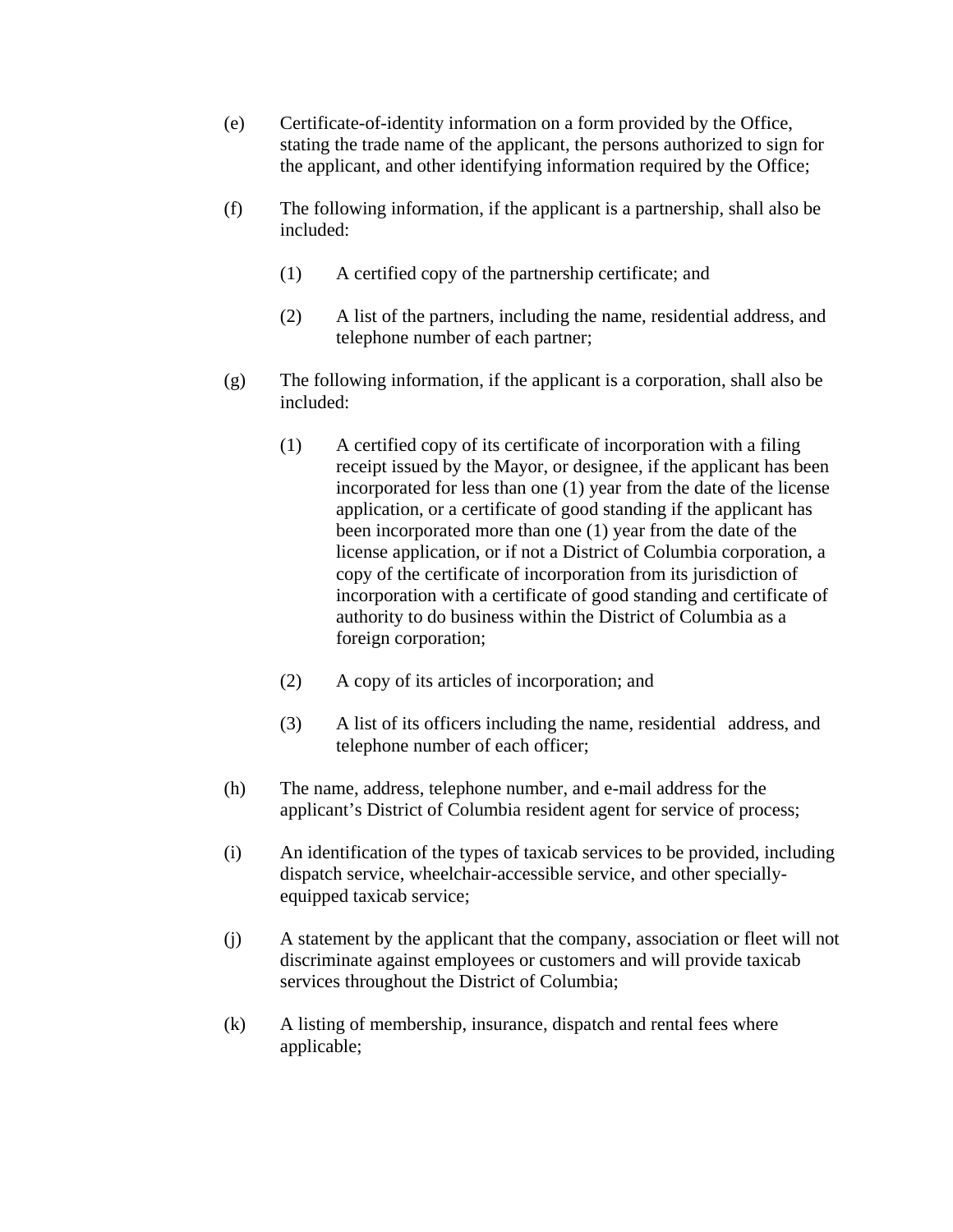|       | (1)                                                                                                                                                                                                                                                                                                           | A listing of the drivers, including Face ID numbers and a list of taxicabs<br>owned or in any way affiliated with applicant, including registration tag<br>numbers and VIN numbers; and                                                                                                                                                   |
|-------|---------------------------------------------------------------------------------------------------------------------------------------------------------------------------------------------------------------------------------------------------------------------------------------------------------------|-------------------------------------------------------------------------------------------------------------------------------------------------------------------------------------------------------------------------------------------------------------------------------------------------------------------------------------------|
|       | (m)                                                                                                                                                                                                                                                                                                           | A statement indicating that the applicant has complied with the District of<br>Columbia Office of Tax and Revenue registration and filing requirements,<br>including but not limited to filing the FR-500 Combined Business Tax<br>Registration Application Form and the FR-500T, Taxicab and Limousine<br>Supplemental Information Form. |
| 507.4 | The application shall include a copy of the Letter of Intent to Sale/Purchase or<br>other evidence of the intent to sale and purchase between the parties.                                                                                                                                                    |                                                                                                                                                                                                                                                                                                                                           |
| 507.5 | The Office may, upon request, transmit a copy of the application to the company,<br>association, or fleet that the owner or operator leaves or enters or share the fact<br>that a request for transfer of ownership has been filed, with those drivers affiliated<br>with the company, association, or fleet. |                                                                                                                                                                                                                                                                                                                                           |
| 507.6 |                                                                                                                                                                                                                                                                                                               | Notice of any change in the information provided in the application for transfer<br>approval shall be filed with the Office immediately, if the application has not yet<br>been approved, or within five (5) business days of the change, if the application<br>has been approved.                                                        |
| 507.7 |                                                                                                                                                                                                                                                                                                               | An application for transfer approval may be denied if                                                                                                                                                                                                                                                                                     |

- (a) The Certificate of Operating Authority of the company, association or fleet is not in good standing with Commission;
- (b) Either the transferor or transferee is unable to qualify for a Clean Hands Certificate
- (c) If the documentation presented is incomplete, incorrect, conflicting, misleading or fraudulent.
- (d) The company, association or fleet fails to be in compliance with any of the licensing requirements.

# **Section 508, DISCRIMINATION PROHIBITED, is amended as follows:**

## **Subsection 508.1 is amended to read as follows:**

- 508.1 No taxicab company, association, or fleet, or its agent, shall discriminate based upon race, color, religion, national origin, sex, age or marital status, personal appearance, sexual orientation, gender identify and expression, family responsibility, political affiliation, disability, or source of income, and place of residence or business.
- 508.2 Discriminatory conduct may include, but is not limited to the following: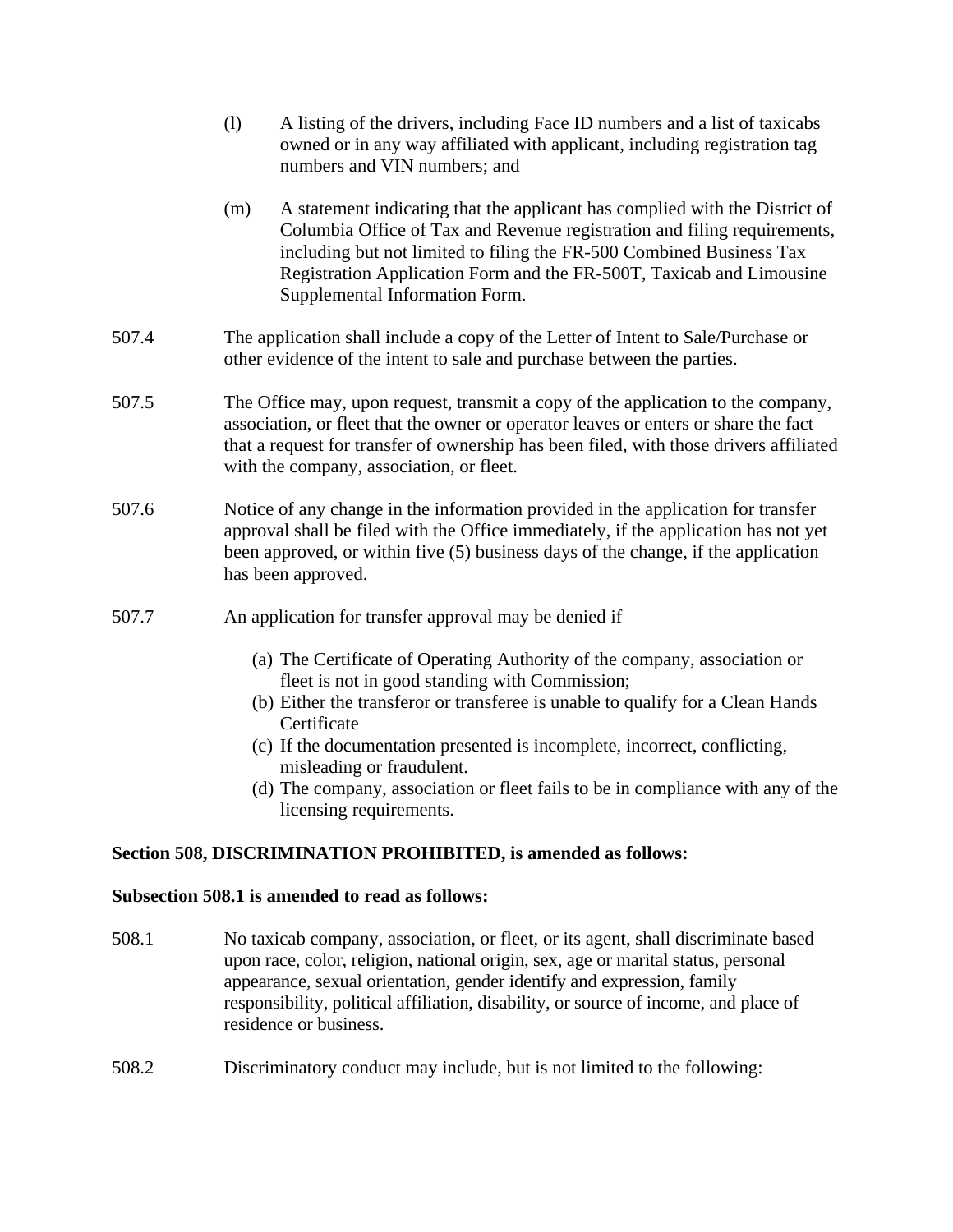- (a) Not picking up a passenger on the basis of any protected characteristic or trait, including a visually impaired individual with a service animal;
- (b)Requesting that a passenger get out of cab on the basis of a protected characteristic or trait;
- (c) Using derogatory or harassing language on the basis of a protected characteristic or trait; and
- (d)Refusing calls or street hails going to specific geographic areas of the **District**
- 508.3 Discrimination based on a disability may include refusing to assist in the transportation of a person using a Service Animal or Comfort Animal because of an undocumented personal allergic reaction to animals, or potential allergic reactions of future customers.

## **Section 509 is repealed.**

#### **A new section 510 is added to read as follows:**

# **510 COMPLIANCE WITH LICENSING REQUIREMENTS; SUSPENSIONS AND REVOCATIONS**

- 510.1 If at any time during the term of the license of the company, association, or fleet the Commission becomes aware that the licensee no longer meets the requirements for licensure, the Commission may suspend or revoke the license. Examples of such non compliance includes, but are not limited to, failure to maintain the minimum number of vehicles, failure to have a bona fide place of business in the District, failure to maintain insurance on vehicles.
- 510.2 The Chairman may summarily suspend the license of a taxicab company, association, or fleet if the continued operation of the company, association, or fleet presents a threat to the public health, safety or welfare. Examples include, but are not limited to, repeated use of unlicensed operators, unlicensed vehicles or uninsured vehicles.
- 510.3 An appeal of an action taken by the Commission pursuant to this section may be heard by the Office of Administrative Hearings.

#### **A new section 511 is added to read as follows:**

## **511 FRAUD, MISREPRESENTATION, LARCENY, AND OTHER UNLAWFUL ACTIVITIES PROHIBITED**

511.1 No owner, agent, or employee of a taxicab company, association, or fleet, or his or her representative or affiliate, while performing duties and responsibilities for the taxicab company, association or fleet, shall commit or attempt to commit,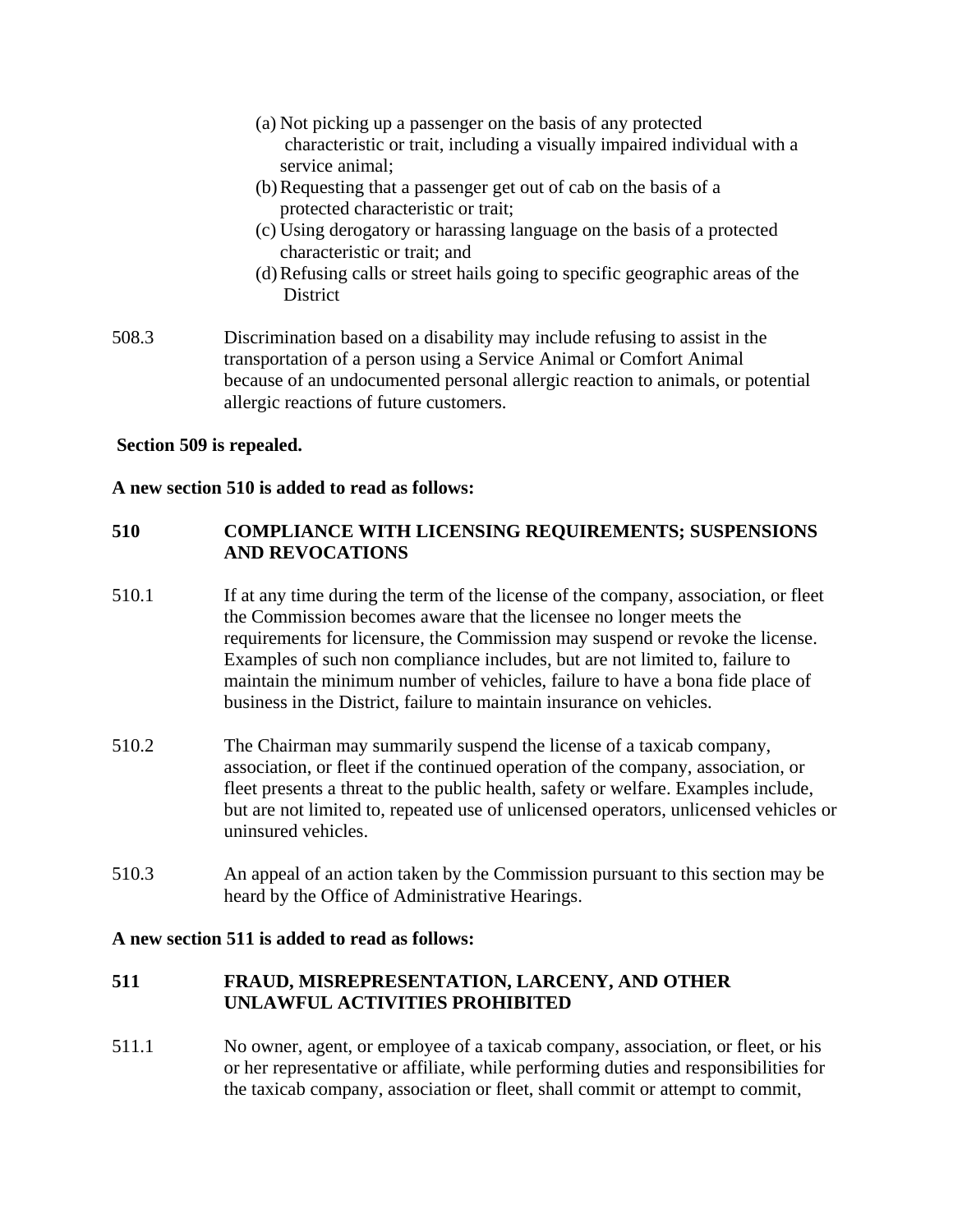alone or in concert with another, any act of fraud, misrepresentation, or larceny. Examples of fraud, larceny, or misrepresentation include, but are not limited to:

- (a) Falsification or counterfeiting of an official document;
- (b) Knowingly accepting falsified, counterfeit, or duplicated official documents;
- (c) Making a false, misleading, deceptive, or materially incomplete statement, written or oral, to the Commission or a Commission representative or on an application or in a communication to the Commission or Commission representative; or
- (d) Knowingly concealing or misrepresenting the true ownership of a taxicab or a taxicab company, association, or fleet.
- 511.2 An owner, agent, or employee of a taxicab company, association, fleet or his or her representative or affiliate shall not willfully perform an act of omission or commission that is against the best interest of the public, even if the act is not specifically prohibited by these rules.
- 511.3 An owner, agent, or employee of a taxicab company, association, fleet, or his or her representative or affiliate shall not use or permit another person to use an office of the company, association, or fleet for an unlawful purpose.
- 511.4 An owner, agent, or employee of a taxicab company, association, fleet, or his or her representative or affiliate shall not conceal evidence of a crime connected with the company, association, or fleet.
- 511.5 An owner, agent, or employee of a taxicab company, association, fleet, or his or her representative or affiliate shall report immediately to the Commission and the appropriate law enforcement authority any attempt to use any office of the company, association or fleet for any unlawful purpose.
- 511.6 An owner, agent, or employee of a taxicab company, association, fleet, or his or her representative or affiliate shall not file with the Commission a statement that he or she knows or reasonably should know to be false, misleading, deceptive, or materially incomplete.

## **A new section 512 is added to read as follows:**

## **512 BRIBERY PROHIBITED**

512.1 An owner, employee, agent or representative of a taxicab company, association, fleet, or his representative or affiliate shall not offer or give a gift, gratuity, or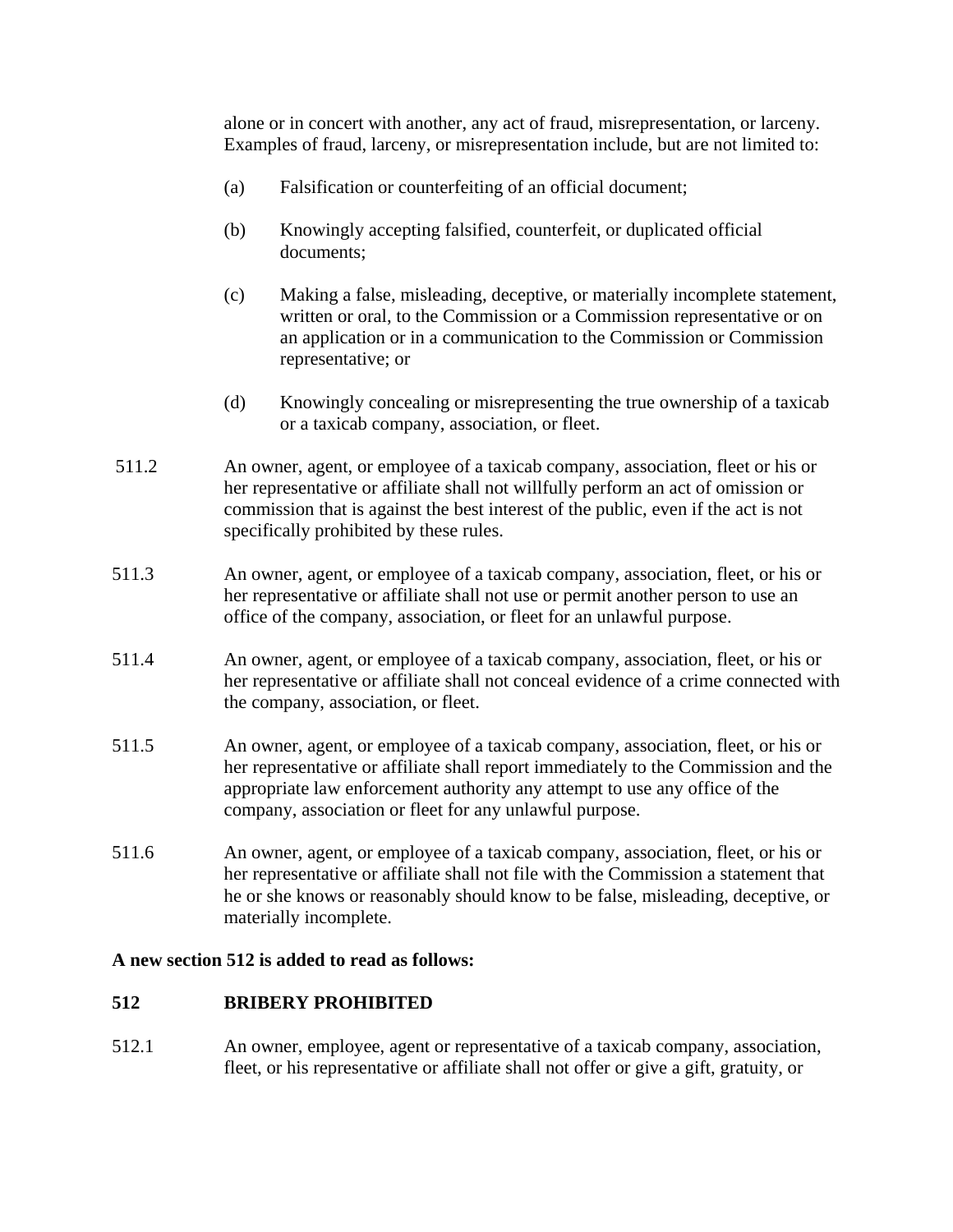thing of value to an employee, representative, or member of the Commission, or a District government employee.

- 512.2 An owner, employee, agent, or representative of a taxicab company, association fleet, or his representative or affiliate shall immediately report to the Commission and the Inspector General a request or demand for a gift, gratuity, or thing of value by an employee, representative, or member of the Commission, or a District government employee.
- 512.3 An owner, employee, agent, or representative of a taxicab company, association, fleet, or his representative or affiliate shall not accept a gift, gratuity, or thing of value from an owner or operator of a vehicle licensed by the Commission, or an individual or other person actually or purportedly acting on behalf of the owner or operator for the purpose of omitting an act required by this title or committing a violation of this title.
- 512.4 An owner, employee, agent, or representative or affiliate of a taxicab company, association, or fleet shall notify the Commission in writing within twenty-four (24) hours after becoming aware of any offer of a gift, gratuity, or thing of value prohibited by this section, including any prohibited gift, gratuity, or thing of value provided to or by another employee, agent, or representative or affiliate.

## **A new section 513 is added to read as follows:**

# **513 THREATENING, HARASSING, AND ABUSIVE CONDUCT PROHIBITED**

- 513.1 An owner, employee, agent, or representative or affiliate of a taxicab company, association, or fleet, while performing duties or responsibilities related to the operations of the taxicab company, association, or fleet, shall not:
	- (a) Threaten, harass, or abuse a Commission representative, District government employee, or other person; or
	- (b) Use or attempt to use physical force against a Commission representative, District government employee, or other person.

## **A new section 514 is added to read as follows:**

# **514 NOTIFICATION OF CRIMINAL CONVICTION OR CHANGE IN LICENSEE INFORMATION**

514.1 An owner of a taxicab company, association or fleet; a member of a partnership that owns a taxicab company, association, or fleet; or an officer or shareholder holding more than five prevent (5%) of the shares of a corporation or other entity that owns a taxicab company, association, or fleet, shall: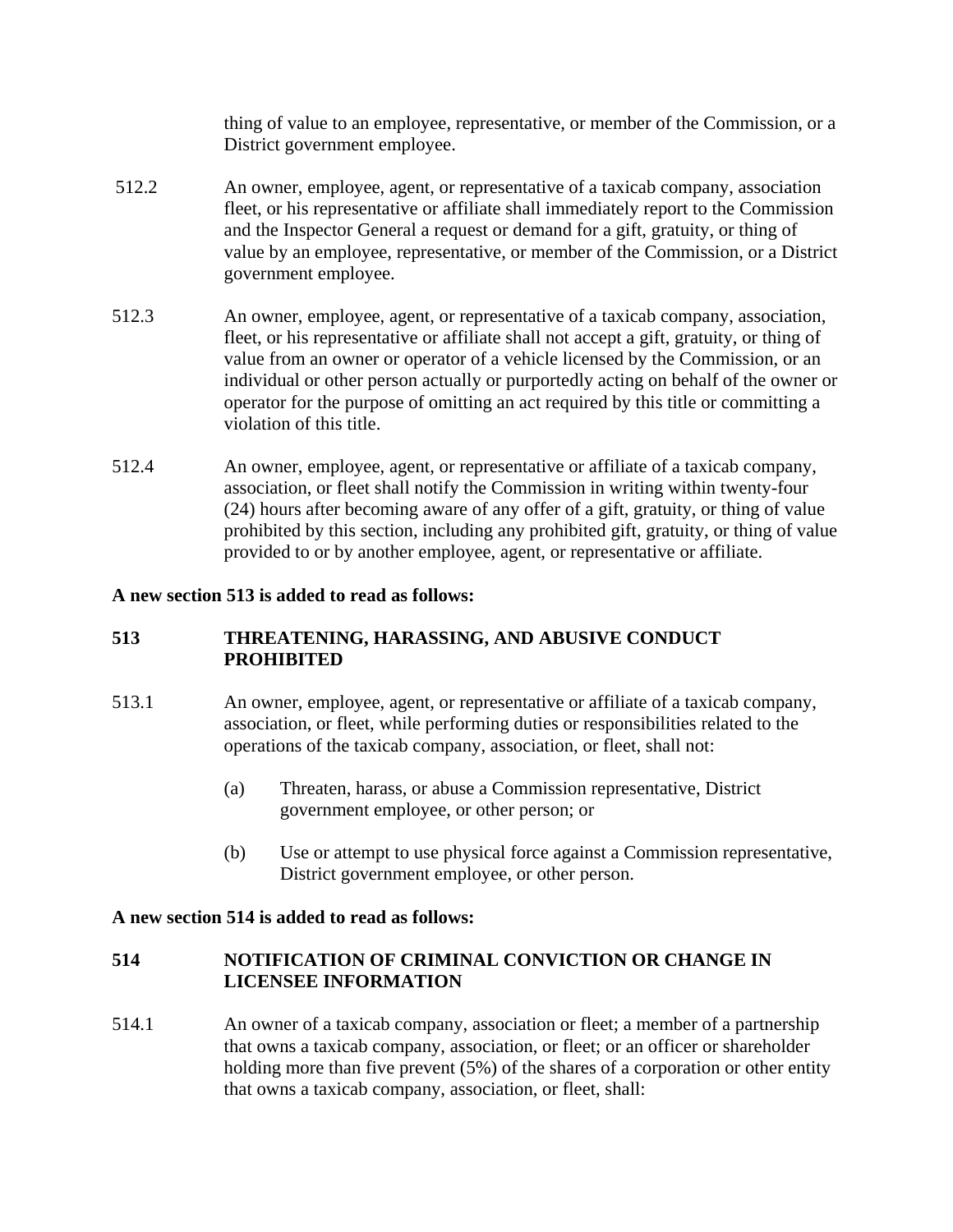- (a) notify the Commission in writing of his or her conviction for a crime within fifteen (15) days after the conviction; and
- (b) deliver to the Commission a certified copy of the certificate of disposition issued by the clerk of the court within fifteen (15) days after the conviction.
- 514.2 In accordance with § 507.5, an owner of a taxicab company, association, or fleet shall notify the Commission of a material change in the information contained on the most recent license or renewal application of the taxicab company, association, or fleet, within five (5) business days after such change.
- 514.3 An owner, employee, agent, or representative of a taxicab company, association, or fleet or a person acting on his or her behalf, shall notify the Commission in writing of the arrest of a taxicab operator who is employed by or in affiliation or association with the taxicab company, association, or fleet, within fifteen (15) days after the arrest.

## **A new section 515 is added to read as follows:**

# **515 NOTIFICATION OF ANY LICENSE SUSPENSION OR REVOCATION**

515.1 An owner, employee, agent, or representative of a taxicab company, association, or fleet or another person acting on the owner's behalf shall notify the Commission in writing within ten (10) business days after the suspension or revocation of a license, permit, certificate, or authority granted to the licensee by an agency of the District of Columbia, Maryland, Virginia, or federal government.

## **A new section 516 is added to read as follows:**

# **516 COOPERATION WITH THE COMMISSION**

- 516.1 An owner, employee, agent, or representative or affiliate of a taxicab company, association, or fleet shall, at all times, cooperate with all law enforcement officers, hack inspectors, and representatives of the Commission.
- 516.2 An owner of a taxicab company, association, or fleet shall in a timely manner answer and comply with all questions, communications, notices, directives, and summonses from the Commission or its representatives.
- 516.3 A licensee shall produce his or her original official Commission license and other requested documents when a hack inspector, law enforcement officer, the Commission, or an authorized agent of the Commission requests such documents.

## **A new section 517 is added to read as follows:**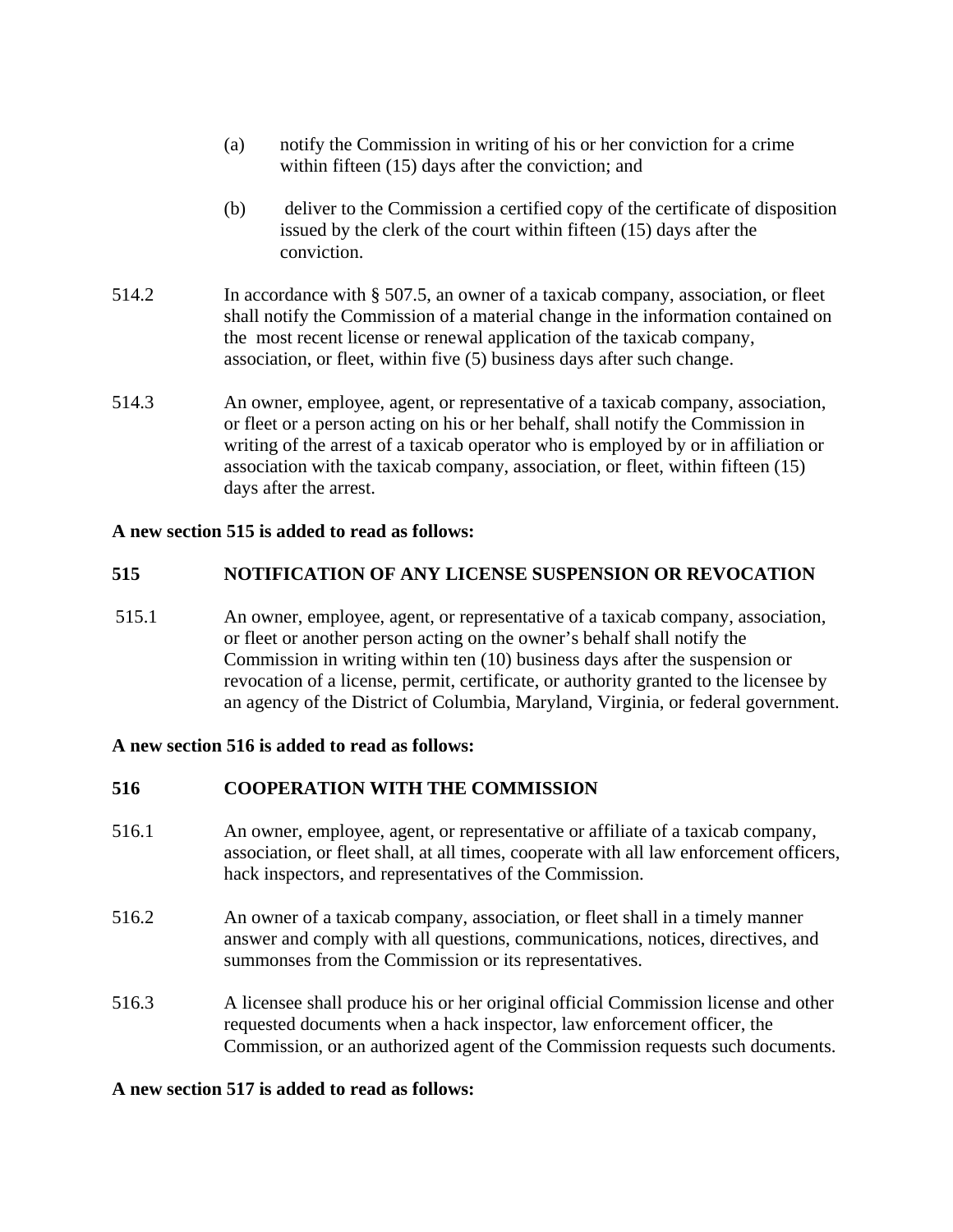# **517 LIABILITY FOR CONDUCT OF EMPLOYEES**

- 517.1 The owners of a taxicab company, association, or fleet shall supervise and be responsible for the conduct of all its employees, affiliates, contractors, and agents. The conduct for which each owner shall be responsible includes ensuring that the taxicabs of the company, association, or fleet are:
	- (a) Operated with all proper licenses;
	- (b) Operated with all proper insurance;
	- (c) Operated in a safe and operational manner at all times; and
	- (d) Operated by an operator who is not impaired by alcohol or drugs.

## **A new section 518 is added to read as follows:**

## **518 PENALTY**

- 518.1 A violation of this chapter shall be subject to
	- (a) The fines and penalties set forth in § 825 of this title or in this chapter; provided, that where a specific fine or penalty is not listed in this chapter, the fine shall be one hundred (\$100);
	- (b) Impoundment of the vehicle pursuant to the provisions of the Taxicab and Passenger Vehicle for Hire Impoundment Act of 1992, effective March 16, 1993 (D.C. Law 9-199; D.C. Official Code § 50-331) (2001);
	- (c) License suspension, revocation, or non-renewal; or
	- (d) Any combination of the sanctions listed in this subsection.
- 518.2 A taxicab company, association, or fleet may appeal a monetary fine to the Office of Administrative Hearings.
- 518.3 The Commission may recommend to the appropriate government agency the suspension or revocation of any license or privilege to do business in the District of Columbia for failure to comply with Commission rules or sanctions imposed by the Commission.

Copies of the proposed rulemaking can be obtained at [www.dcregs.dc.gov](http://www.dcdocs.dc.gov/) or by contacting Dena C. Reed, General Counsel and Secretary to the Commission, District of Columbia Taxicab Commission, 2041 Martin Luther King, Jr., Avenue, S.E., Suite 204, Washington, D.C. 20020. All persons desiring to file comments on the proposed rulemaking action should submit written comments via e-mail to  $det(\mathcal{Q}d\mathcal{C},\mathcal{Q}d\mathcal{C})$  or by mail or hand delivery to the DC Taxicab Commission, 2041 Martin Luther King, Jr., Ave., S.E., Suite 204, Washington, DC 20020, Attn: